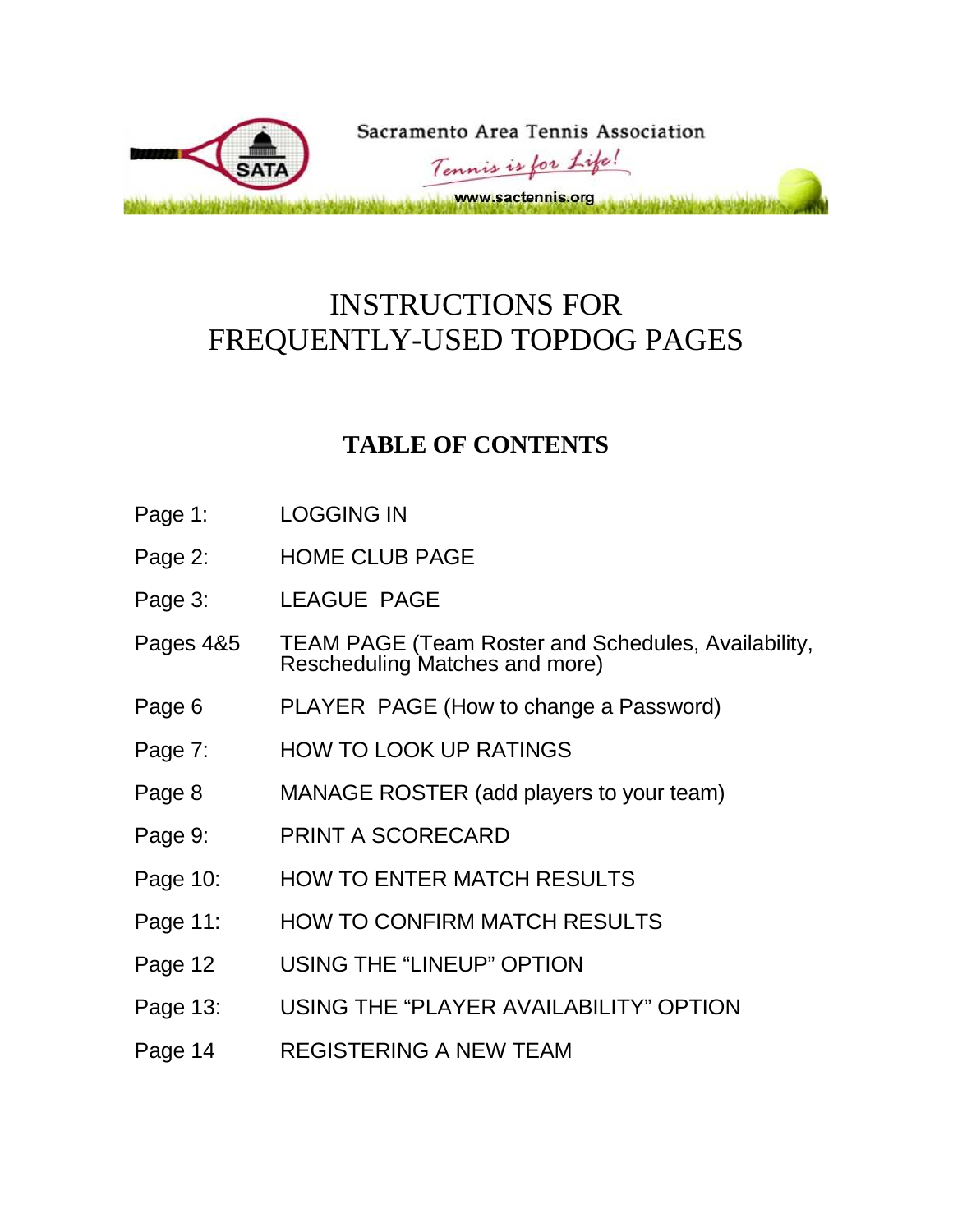## **LOGGING IN**

It is not necessary to be logged on to view teams, look up players, view ratings, or view match history

Players log on to change passwords, email addresses, phone numbers and to enter availability

Captains and Co-captains log in to register a team; add players to a roster; enter availability; enter match line ups; print scorecards; confirm matches; find opponents contact information ( an opposing captain's phone number or email address); and edit their own personal information (change phone numbers, email addresses, or password)

#### **To Log In**:

- **1.** Go to [www.sactennis.org](http://www.sactennis.org/)
- **2.** Click on "*TopDog Tennis*"
- *3.* The *TopDog Home Club Page appears*

(http://www.topdogtennis.com/pages/club\_information.asp?orgid=431&hostid=431)

**4.** Click on *Login* in the top right area and enter email address (login ID) and password

*5.* The *Player Profile Page* appears

#### **To Log-Out:**

- 1. Click on you name
- 2. From the scroll down menu Click on *Logout*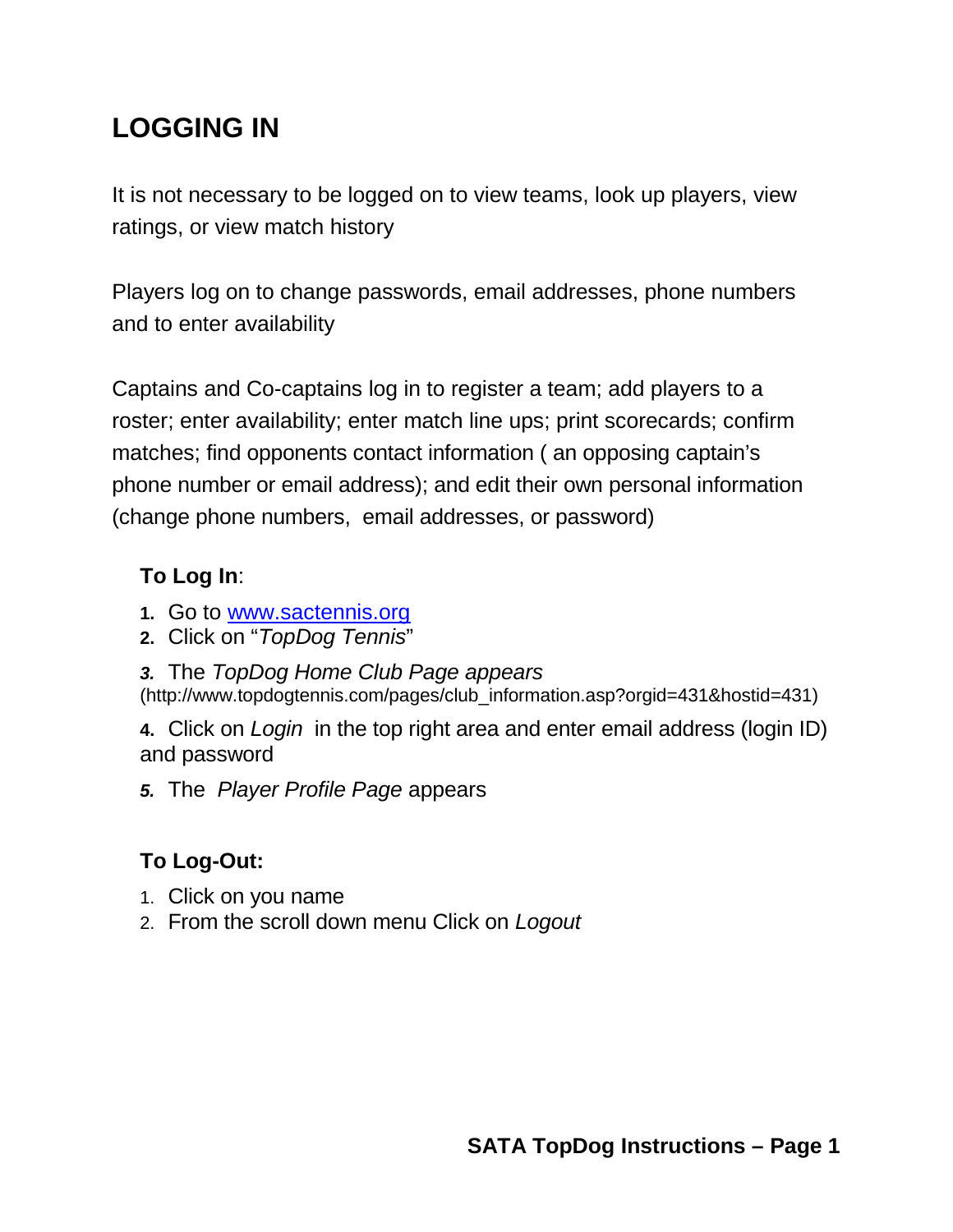## **HOME CLUB PAGE**

From the SATA website ( [www.sactennis.org](http://www.sactennis.org/) ) click on *TopDog Tennis* the *Home Club Page* will appear. It includes:

- **1.** *Search* which allows searching the database for a club or player
- **2.** The *Self Rate Form* under the *News* section. Players new to SATA click on the form and fill out online. Once the form is filled out the player clicks the form to submit and the player will be added to the database in a timely manner
- **3.** A tab for *Teams* (across the top of the page). If clicked a list of all leagues, teams in the league, captains of the teams and club the team is from will be displayed
- *4.* A list of all divisions and leagues offered for a season. Click on any league to get to that *League's Page*
- *5.* A list of past seasons
- *6.* A list of member clubs and addresses. Click a club and the location of the club will be displayed on a map to the left (directions to the club are available if directions is clicked). A list of teams from the club will also be displayed
- *7.* On the left hand side of the page is SATA general information. The SATA website (the link) is listed in this section; this is where the current Rules and Captain's Handbook can be found:
	- *a. Click on [www.sactennis.org](http://www.sactennis.org/) , click on Adult leagues, click on Forms and Rules*
- *8.* A list of interclub coordinators and contact information is also on the left hand side of the page
- *9.* A map of member clubs and the ability to get directions clubs is displayed. There is also a link to a weather site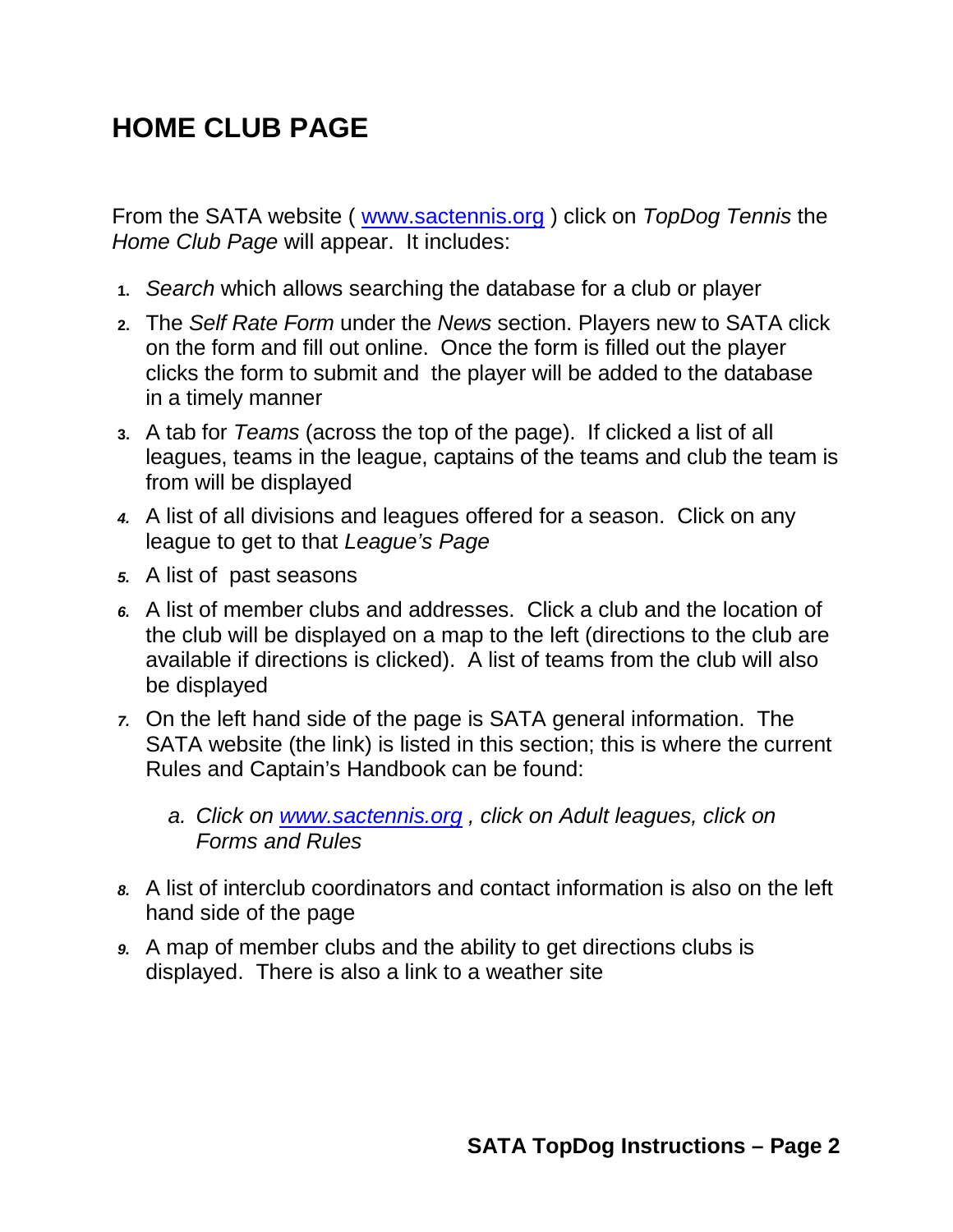## **LEAGUE PAGE**

From the *Home Club Page* click on a league and the *League Page* appears. It shows the teams and standings for the league during the current season:

- **1.** If matches have not begun, the teams are listed in alphabetical order
- **2.** If matches have been played, the teams are listed by the best win/loss record
- **3.** Captains or co-captain can click on the *Email Captain's* tab and send an email to all captains (it is necessary to be logged in to do this)
- **4.** Click on the *Schedule* tab and the schedule for the entire season is displayed
- **5.** Click on a team name to get to that team's *Team Page* or click on the captain's name and that captain's profile page is displayed (*Personal Profile Page)*
- **6.** At the bottom of the page is a chart of Division Standings
- **7.** On the Left hand side of the page is a list of the Top 15 players in the league and general league information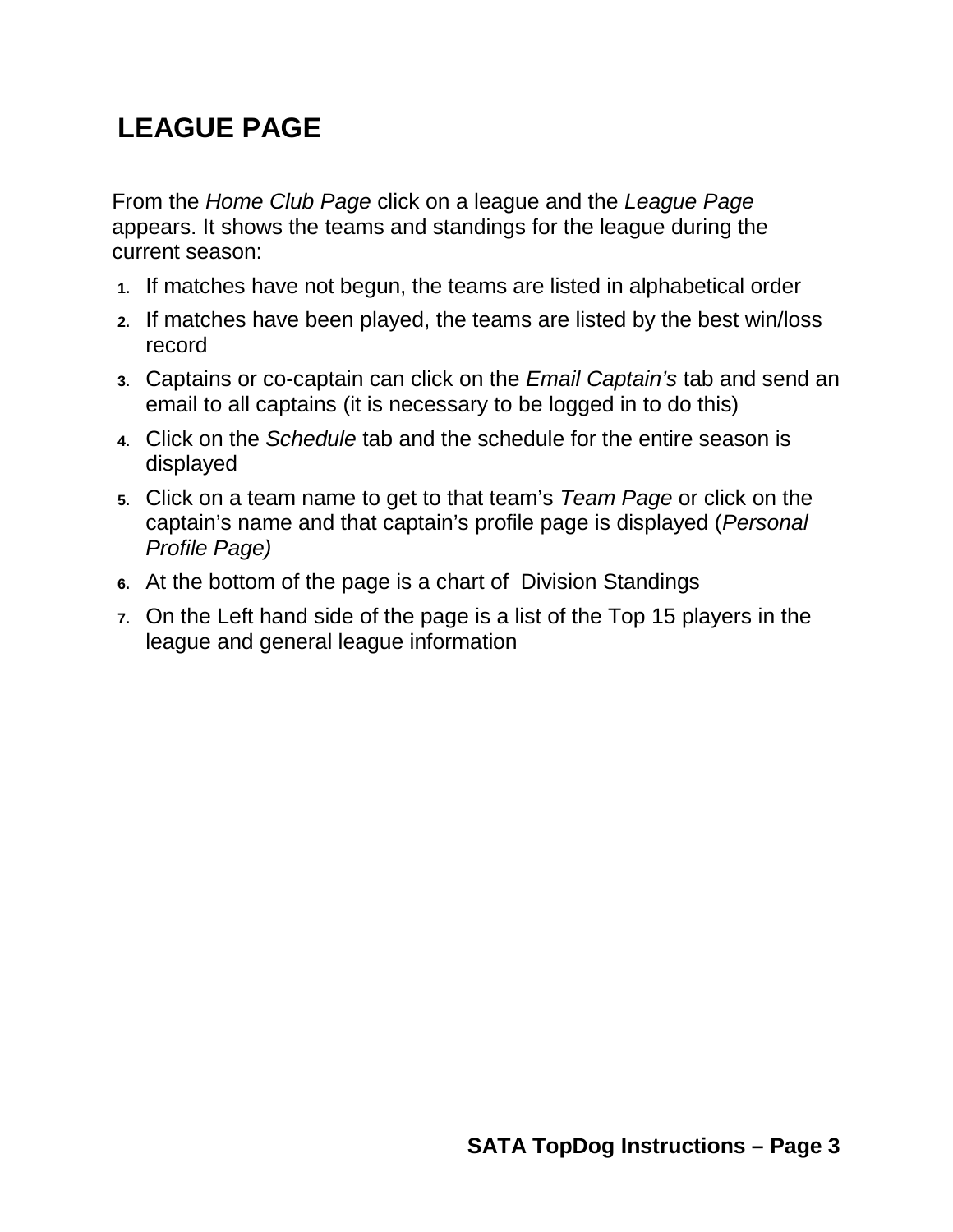### **TEAM PAGE**

From the *League Page* click on a team name the *Team Page* will open. The current schedule and the team's roster are displayed. A player can enter their availability (see below #9) and captains can schedule team practices (see below #10) on the *Team Page*. The *Team Page* includes:

- **1.** The *Player Roster* button, click on this button and the team's roster is displayed, or scroll down the *Team Page* (below the schedule) to the Roster section to view the roster
- **2.** Click on the *Calendar* button and a calendar with all teams and matches for that team's club will appear
- **3.** In the *Matches* section a list of the current season matches is displayed:
	- a. Captains and co-captains can click on *Options* (to the left of the match date) and a drop down menu appears:
		- 1) Click on *Assign Courts* and the court numbers can be assigned—you must be logged in
		- 2) Click on *Lineup* and the players with their ratings can be assigned to a match---you must be logged in
		- 3) Click on *Notes/write up* or the *Reschedule match* button and the date of postponed matches can be changed. In the Notes section, note dates offered and anything of importance---you must be logged in
		- 4) Click on *Enter Score* and enter the score of the match---you must be logged in
		- 5) Click on *Blank Score Card* and get a score card with all players from both teams and their ratings listed at the bottom of the page—anyone can do this. If a captain or cocaptain is logged in and has input a lineup in TopDog the scorecard will be automatically filled with the teams' players names when printed
	- b. Click on *Lineup* button see above under *Lineup (section a. bullet2)*
	- *c.* Click on *Reschedule* button see above under *Notes/write up (section a. bullet 3)*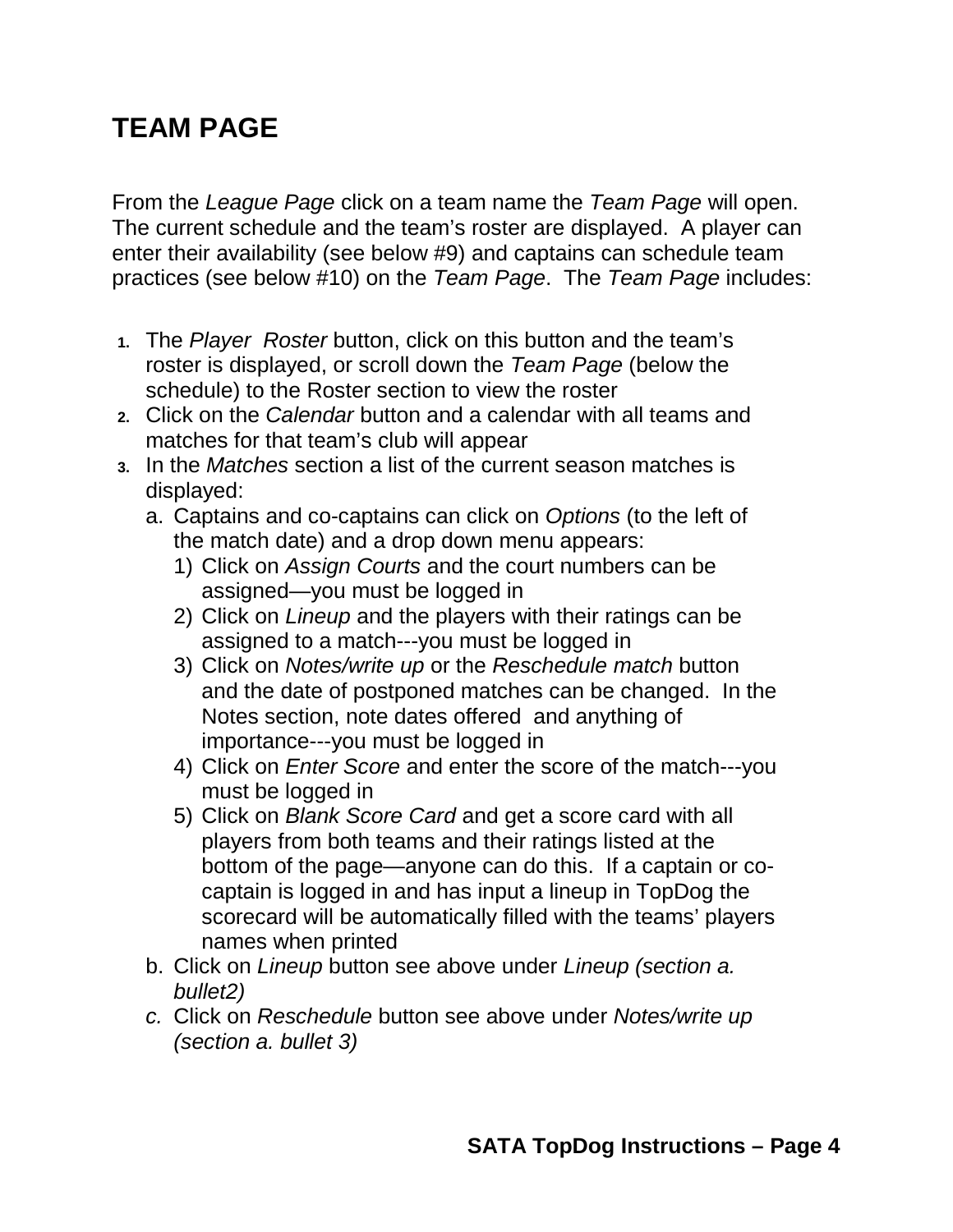#### **TEAM PAGE cont'd**

- **4.** Click on an individual team name in the schedule and that team's *Team Page* will be displayed
- **5.** In the *Roster* section the players assigned to the team appear. The roster is listed alphabetically by last name. The roster can be listed by ratings by clicking on the column heading *Singles*/*Doubles Rating*
	- a. Click on *Email Players* and a captain can email players on the team (you must be logged in)
	- b. Click on *Manage Roster* and a captain can add or delete players from the team (you must be logged in)
		- 1) Enter a player's name exactly as it is spelled in the TopDog database. Hints: type in the first name and the first couple of letters of the last name (or last name and first couple of letters of the first name) and a list appears; click on the desired player. Be sure to try things like Bob for Robert, Mike for Michael, etc. If all else fails looks for a team that the player played on last season
- **6.** When a captain or co-captain is logged in, phone numbers and email addresses for the players are listed on the roster
- **7.** The number of players and the average of the teams rating are displayed at the bottom of the page
- **8.** On the left hand side of the page is Team information. If you are a captain or co-captain click on *Edit* to change information like the Team's name, Captain, Co-Captain and Email reminders (you must be logged in)
- **9.** Click on *Availability* and a schedule appears and roster of the team appears. To enter availability
	- a. Click on the player name and enter one of the availability choices.
	- b. The captain or player can enter availability but the person must be logged on
- **10.** Click on *Practices* and a box to assign practices appears. Click on the box to assign practices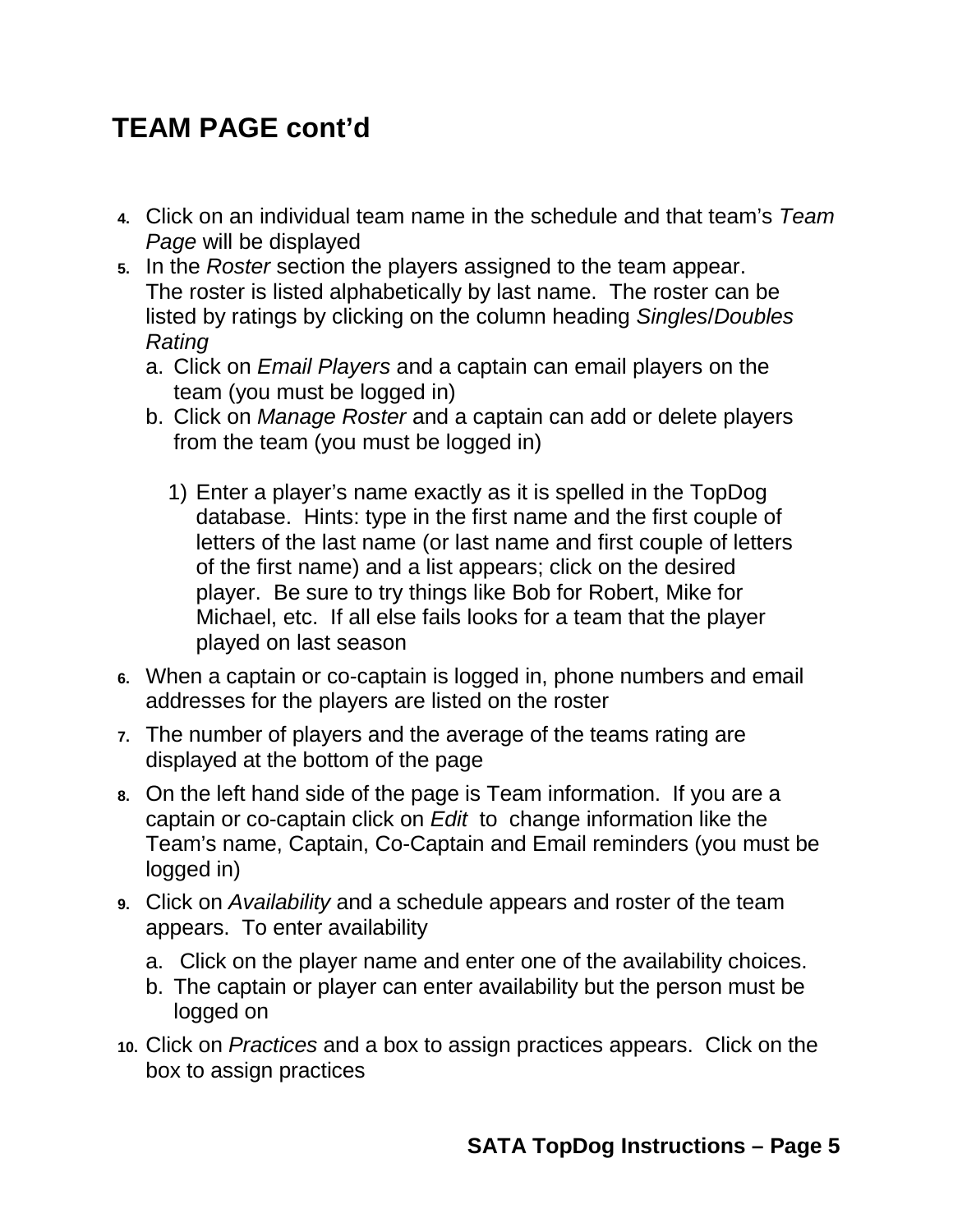## **PLAYER PAGE**

From the *Team Page* click on a player name and the *Player Page* will appear. When Logging in a person is also directed to this page or a search can be done for a player and this is the page that appears from clicking a player from the *Search* tab.

- **1.** If a person is logged on, the left hand side of the page displays the player's personal information (phone numbers and email address). This is where a player can change a password (See Note below), telephone number or email address if necessary. You must be logged on
	- a. To change a password:
		- 1. Click on the *Edit* button
		- 2. Scroll down to *Password* and enter a password
		- 3. Reenter the password in the *Confirm Password* space
		- 4. Click *Save*
	- b. To change and email or telephone number:
		- 1. Click on the *Edit* button
		- 2. Scroll down to *Address and Phone Numbers*
		- 3. Make the necessary corrections
		- 4. Click *Save*
- **2.** A player's singles and doubles ratings are displayed
- **3.** Teams the player is on are displayed
- **4.** The last 5 matches played are also displayed
- **5.** Scroll down and a calendar with match dates appears
- **6.** Below the calendar is a graph of win/loss for previous seasons
- **7.** Across the top of the page if the *Matches* button is clicked all recorded TopDog matches will be displayed. By clicking on other player's names within the match history, you will be taken to that player's *Player Profile Page*
- **8.** Click on the *Ratings* button and the current rating is displayed

Personalize your password! Anyone knowing your default temporary password and your email address can log in as you and make changes to your team's matches. TopDog's system entry log would show your email address as authorizing such changes.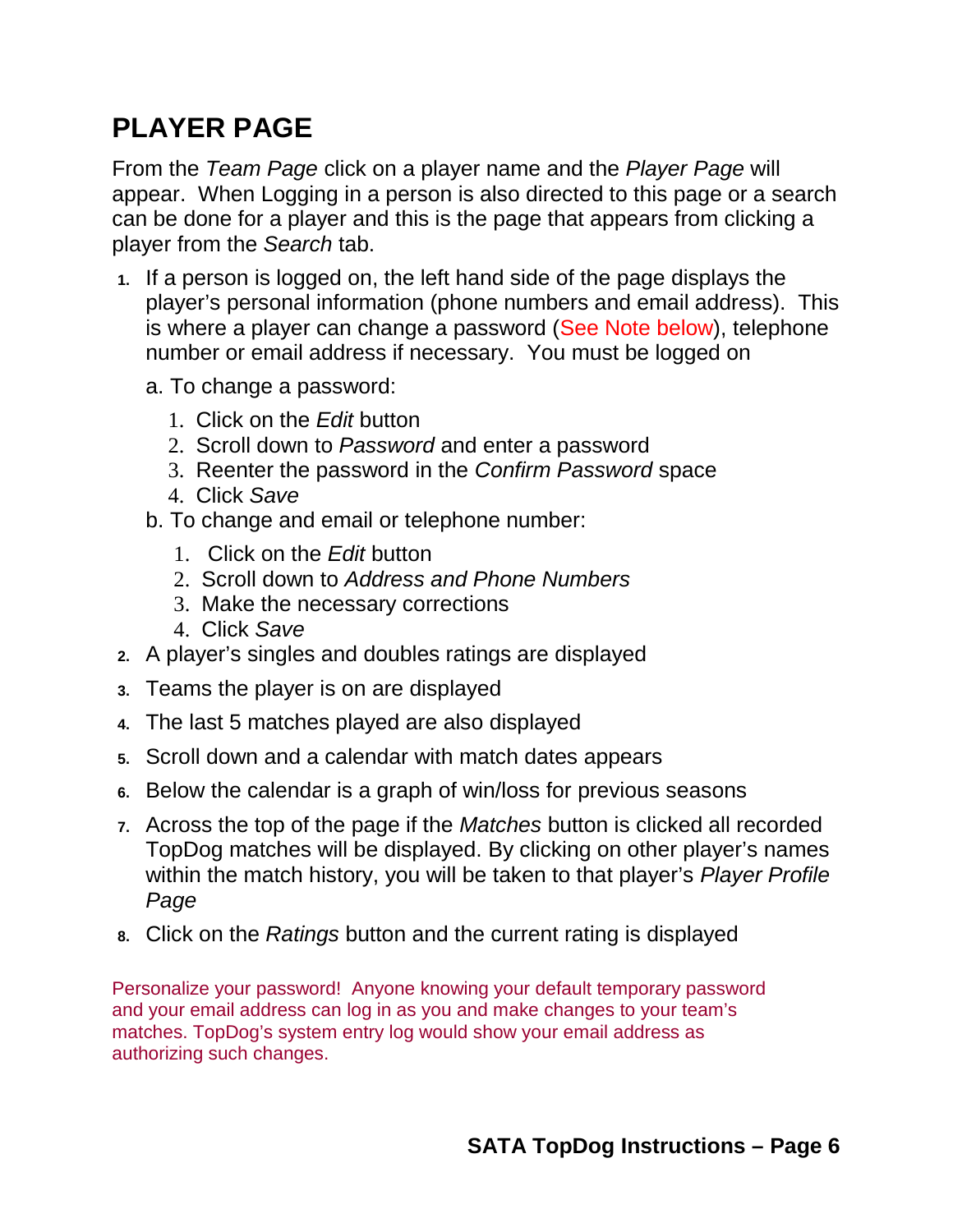#### **LOOK UP RATINGS**

- *1.* From the *Home Page*
- **2.** To look up a specific player click on *Search* top left corner
	- a. Enter the player's last name, then first name (or first name then last name).
	- b. Click on the desired player from the generated list
- 3. To find a list of players by club click on *Search*
	- **a.** Enter club name "
	- *b.* Click on the Club name and a list of club teams is displayed under *Divisions* **c.** Click on the *List Schedules* button in the *Divisions* section. A box to request reports will appear
	- **d.**From the drop down in the report box select *Player Listing*
	- **e.** Choose the filters you want
	- *f.* Click *Create Report*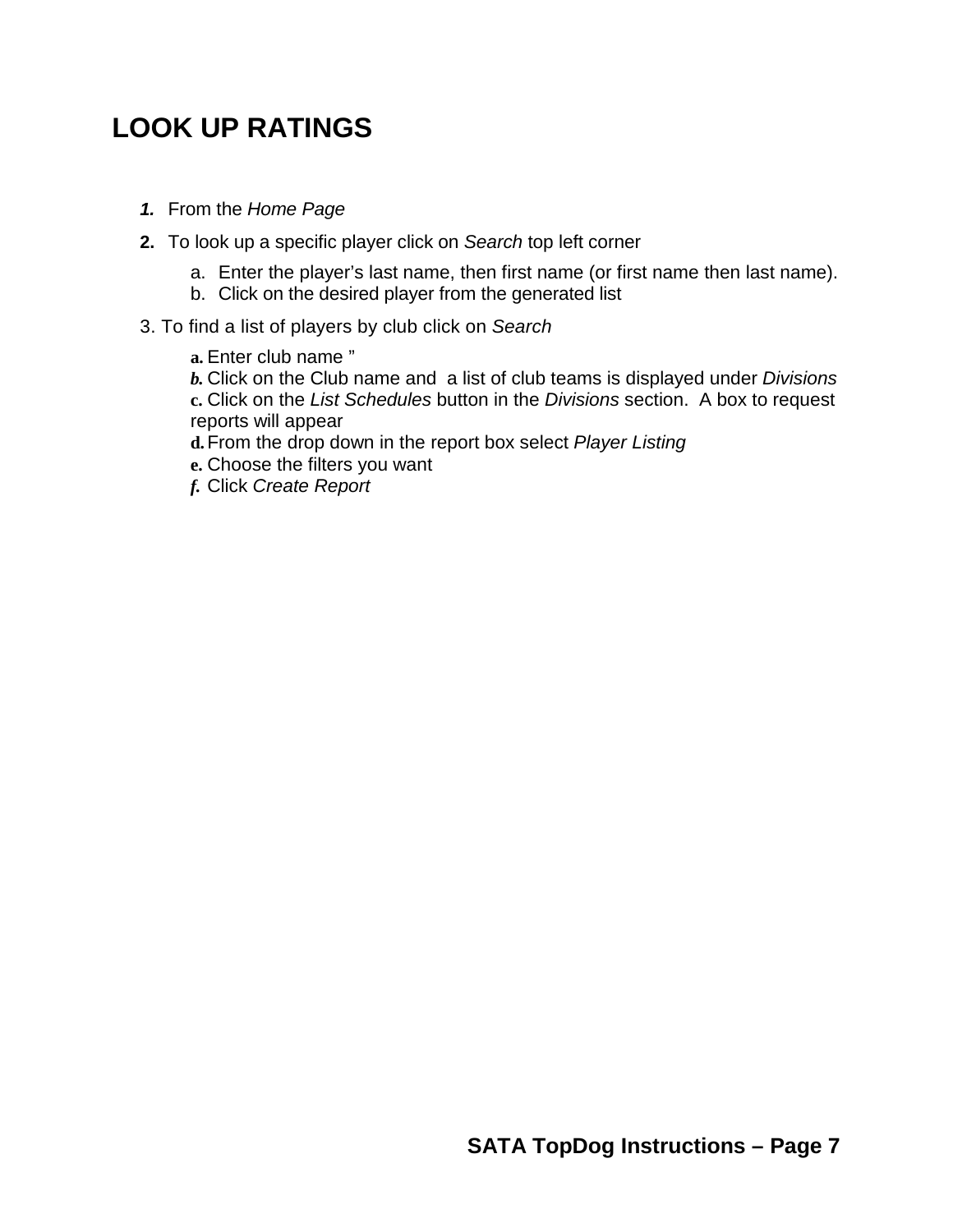#### **MANAGING ROSTER**

- 1. The Captain or co-captain need to add players to the roster. Login
- 2. Go to the *Team Page*
- 3. Click on the *Manage Roster* tab (white tab toward the top of the page, in the middle)
- 4. In the blank box next to *Add Player*, type in the name of the player to be added, click *Search*
- 5. Click on *Choose* next to the correct player
- 6. Click on *Save and Continue* if more players are to be added; or *Save and Exit* if finished
- 7. Hints on adding players:
	- a. Enter the players name exactly as spelled in the TopDog database. Type in the first name and the first couple of letter of the last name (or the last name and the first couple of letters of the first name). Click Search and list of players will appear. Choose the correct player. If there is a duplicate name check the location of the player. A Florida player is not the person that can play on a SATA team
	- b. Be sure to try using Bob for Robert or Mike for Michael (etc.) if there is a problem finding the correct person
	- c. If all else fails look at a team that the player has played on in the past to get the correct spelling of the name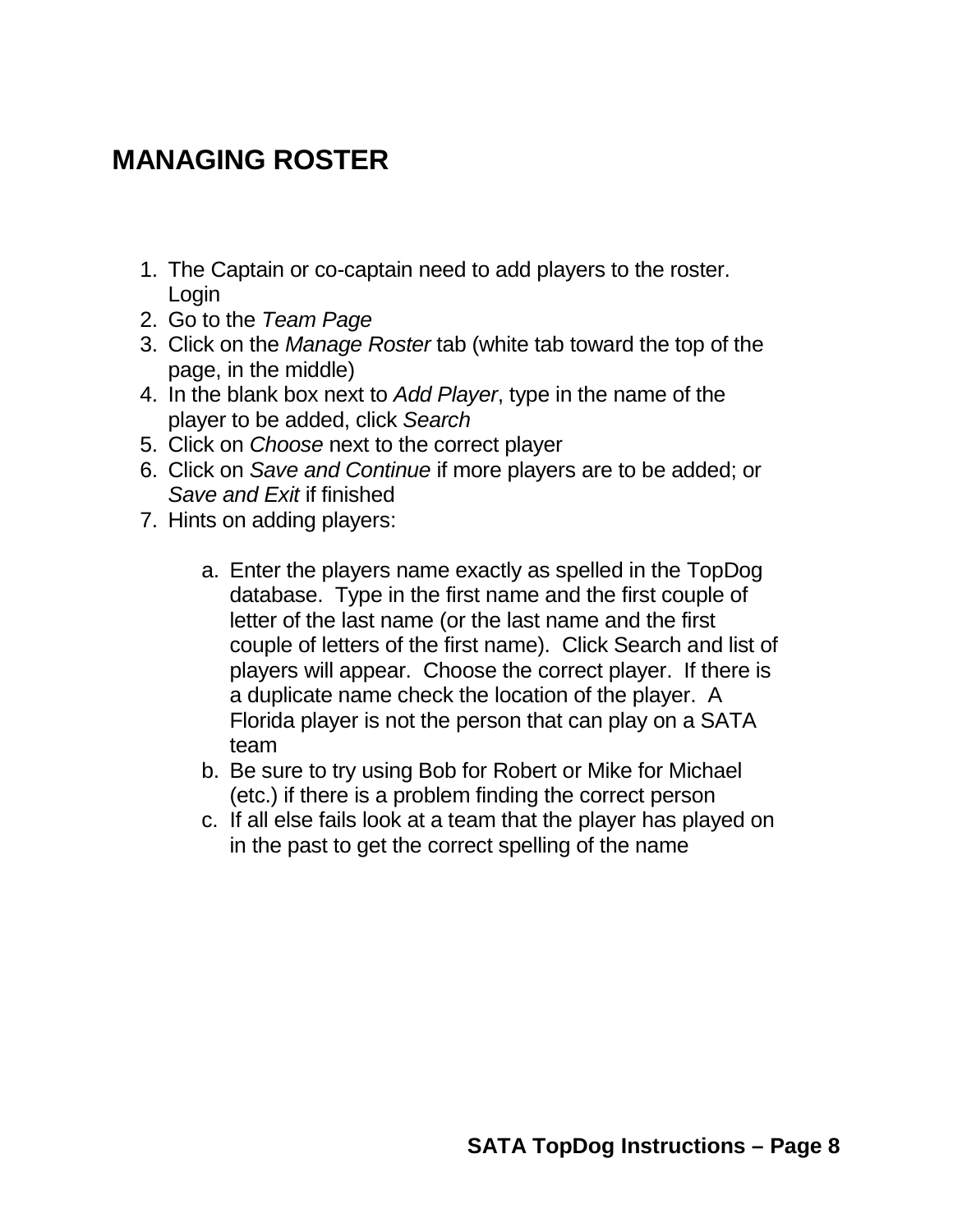#### **PRINTING A SCORECARD**

- *1.* From the Team *Page*
- *2.* Click on the *Options* button by the date of the match for the desired scorecard
- **3.** From the dropdown menu click on *Blank Scorecard.* At the bottom of this scorecard, all players' singles and doubles ratings (from both teams) will be displayed
- **4.** Print the scorecard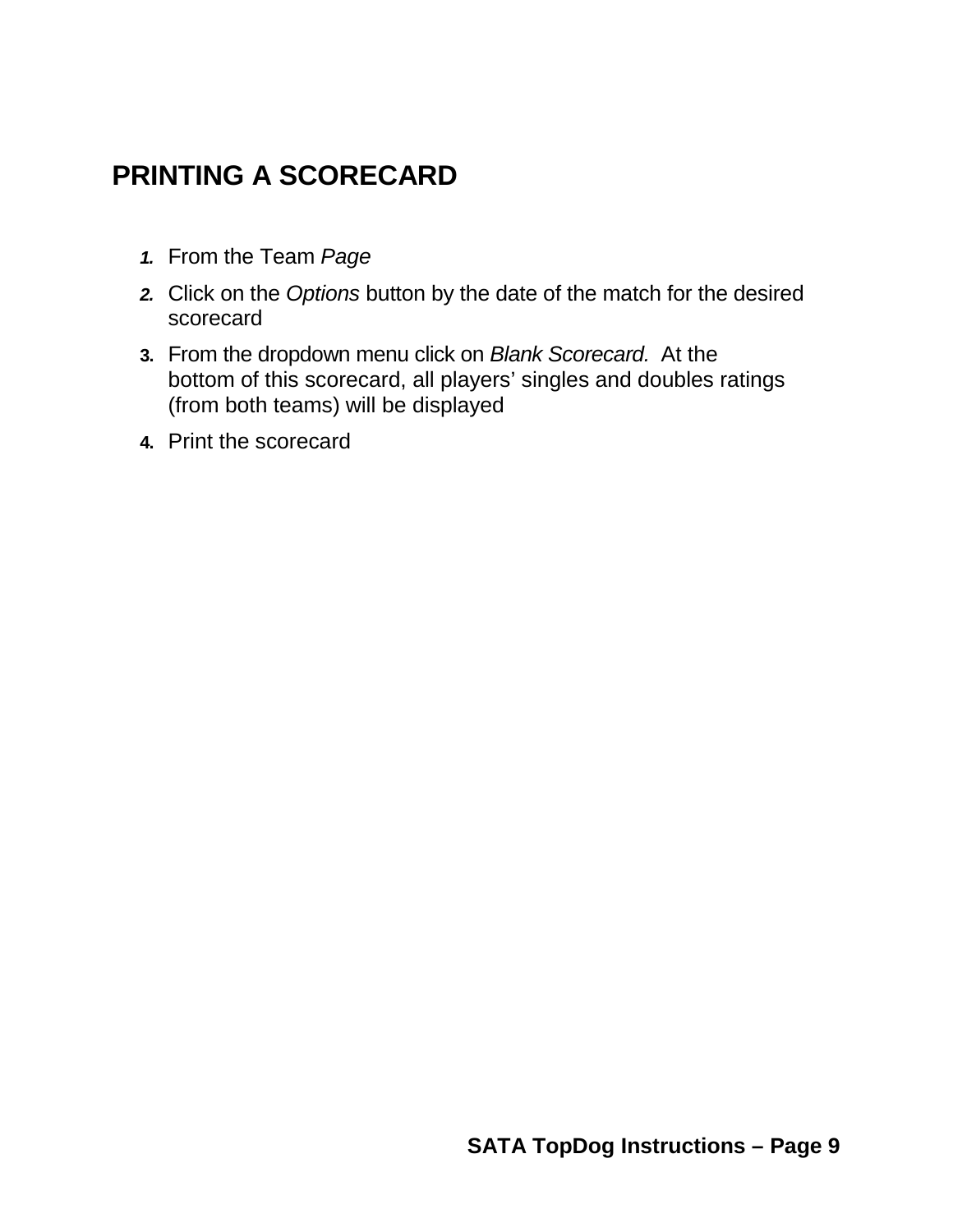# **TO ENTER MATCH RESULTS**

- **1.** The Captain or Co-Captain needs to enter the scores. Login
- **2.** Go to your *Team Page*
- **3.** Click on the *Options* button by the date of the match that scores will be entered
- **4.** From the dropdown menu, Click on *Enter score*
- **5.** Under *Match Status* enter *Completed*, *Default*, *Retired* or *Double Default.* See below for definitions of Default, Retired and Double Default
- **6.** Click the winner of each line of play
- **7.** Using the drop-down boxes, click on the players' names
- **8.** Enter the match scores per set in the appropriate boxes. For sets 1 and 2 if a tiebreak was played enter 7-6. You do not need to enter the actual tiebreaker score. If a 10 point Tiebreak was played instead of a third set the score of that set is recorded 1-0. For retired matches, enter the actual score when the match ended, making sure to click "retired" for the status.
- **9.** Click on the submit button. Any errors will result in nonsubmission and TopDog will offer possible solutions at the bottom of the screen.

**Default**: One/Two player(s) did not play. List the status as *Default* and list the name of the player(s) earning the win due to the default. Click on *Default* from the drop-down box of names to record the absent players.

**Retire**: At least one point of the match was played before it was decided to retire the match. List the status as *Retired* and enter all players' names. Enter score as it was on the last point played.

**Double Default**: Both teams did not send players. *Status* is set to *Double Default* and *Default* is the name used for all players.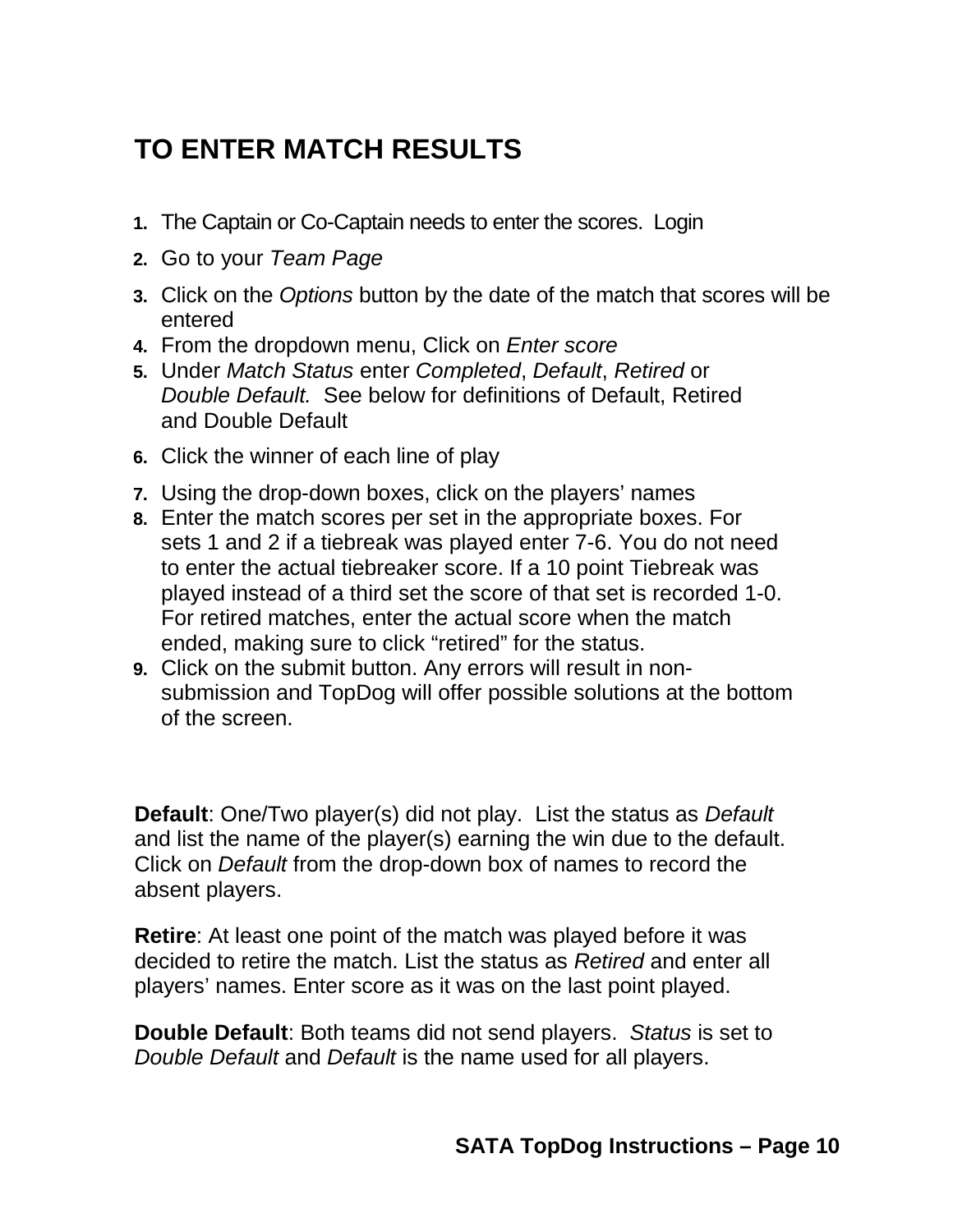## **TO CONFIRM MATCH RESULTS**

- **1.** The Captain or Co-Captain needs to confirm the scores. Login
- **2.** Go to your *Team Page*
- **3.** Click on the *Options* button by the date of the match that scores will be entered
- **4.** From the dropdown menu, Click on *Confirm*
- **5.** The scorecard will appear. Compare the online scorecard to the people who played the match and also compare the match scores that the teams finished with
- **6.** If the scorecard is correct, In the Pink Box click on the green button *I confirm this match*
- **7.** If there is an error on the scorecard contact the captain that entered the match and resolve the error
- **8.** CONFIRMED MATCHES CANNOT BE CHANGED without contacting the league coordinator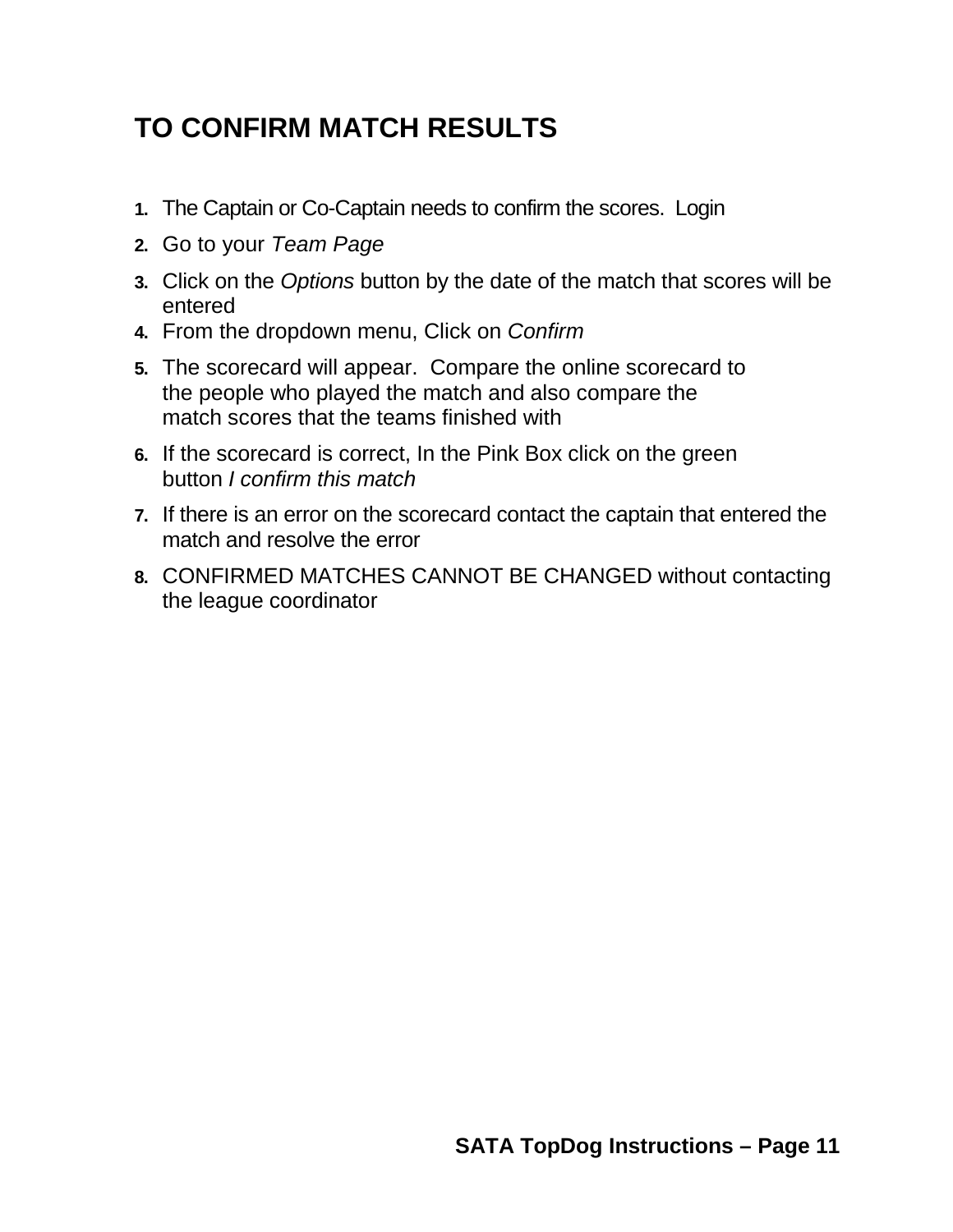## **TO USE THE "LINE-UP" OPTION**

The Lineup option allows the captain or co-captain to enter the teams' lineup into TopDog. Once this function is completed when the scorecard is printed it shows the players names and ratings. This allows the captain/co-captain to see that the line is in the correct order of play. Also when the score is input by the home captain the players' names are automatically filled in by TopDog (for most leagues).

- **1.** The Captain or Co-Captain needs to set the lineup. Login
- **2.** Go to your *Team Page*
- **3.** Click on the *Options* button by the date of the match that the lineup will be entered; or click the *Lineup* button on the left hand side of the date of the scheduled match If the Options button is used, Click on *Lineup* from the dropdown menu
- **4.** A page to enter you players appears
- **5.** From the dropdown click on the players name that will be playing the match
- **6.** The captain can choose to hide the lineup or send an email to the assigned players
- **7.** Click *Save*
- **8.** If there is a need to change the lineup once it has been saved there is a box that can be clicked to *Change the lineup* and there is also an *Edit* tab in the top left hand part of the page
- **9.** Enter the changes
- *10.* Click *Save*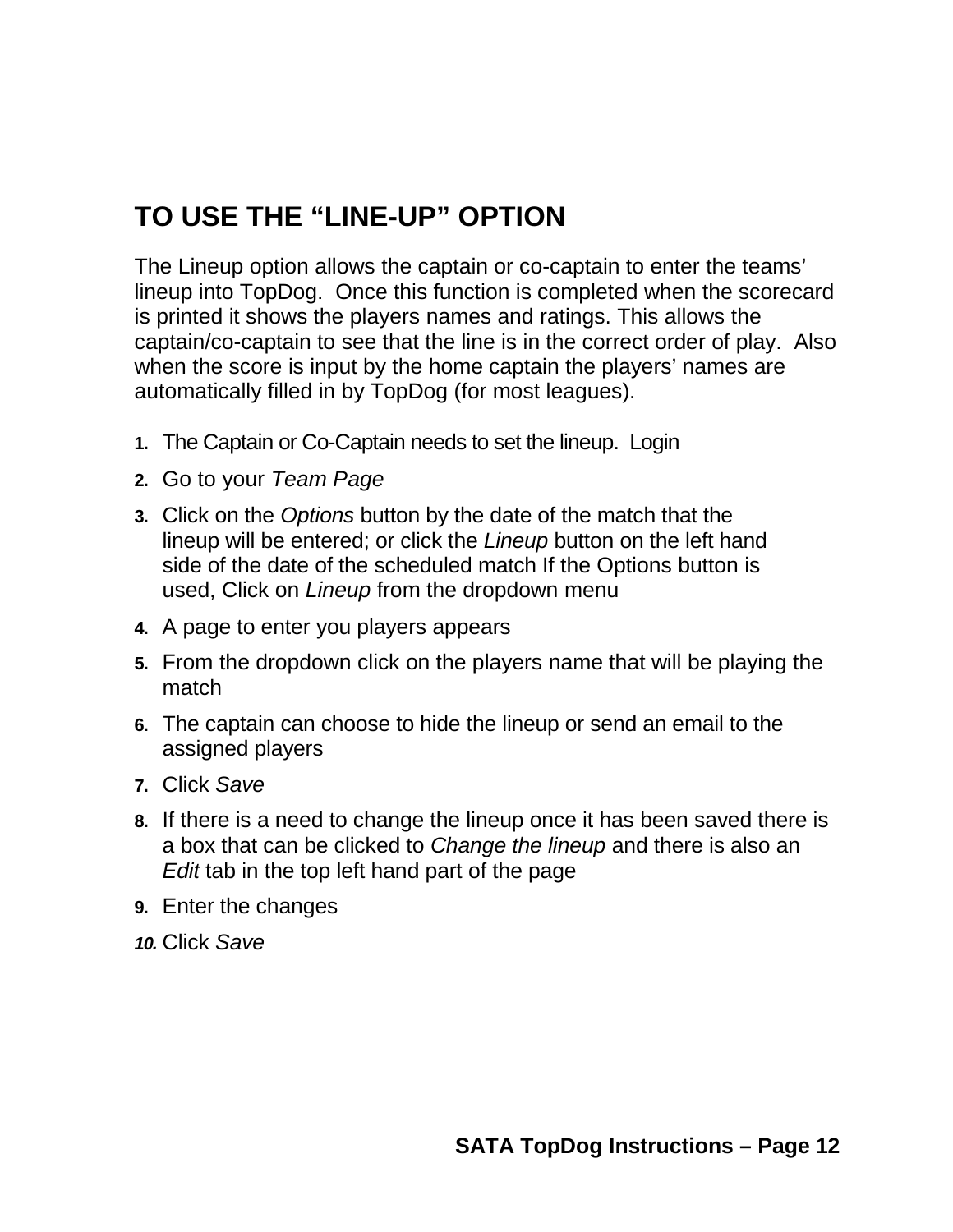## **THE "AVAILABILITY" OPTION**

The *Availability* option allows the Captain or Co-captain to see when players are available to play matches. Players on the team can enter their availability if they have a login and password.

- **1.** Login
- **2.** Get to the *Team Page*
- **3.** Click on the *Availability* tab toward the Top right hand side of the team page
- **4.** A chart appears listing the roster and all matches. This chart will track how many matches each player has played as well as players availability
- **5.** Click the players name a chart of matches appears
	- a. From the dropdown menu Click *No, Yes Maybe, or Last Call*
	- b. Complete for all dates
	- c. Click Save